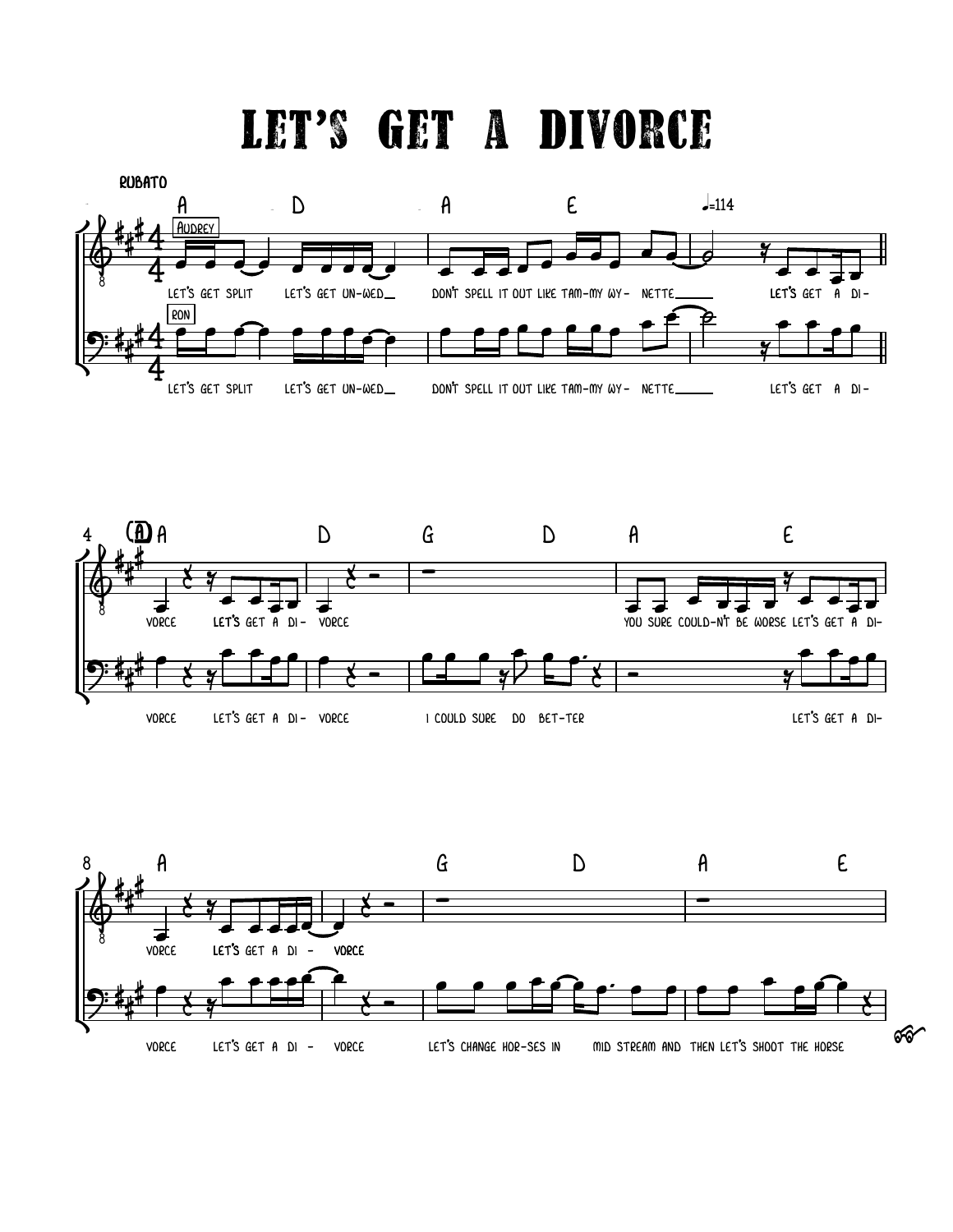







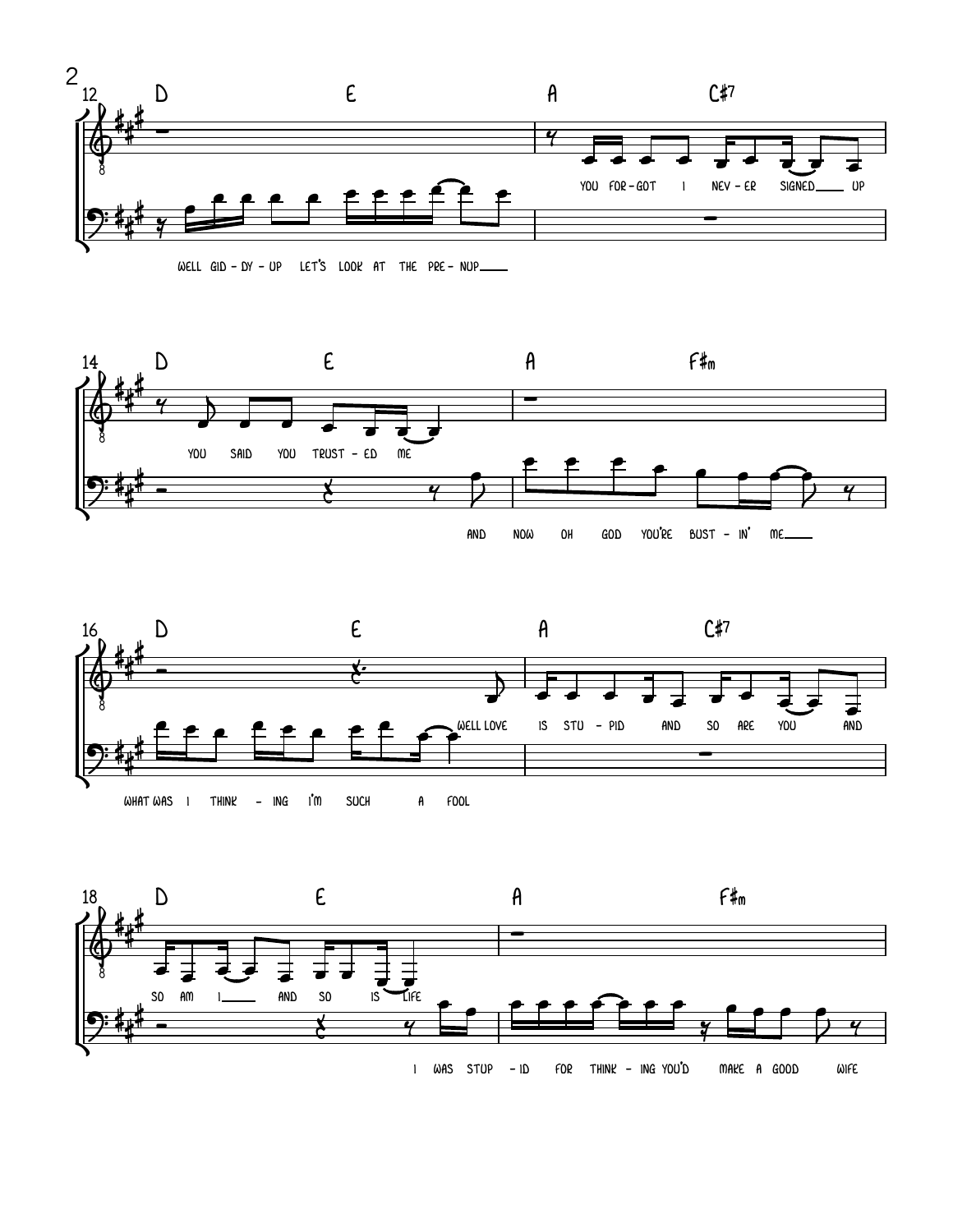





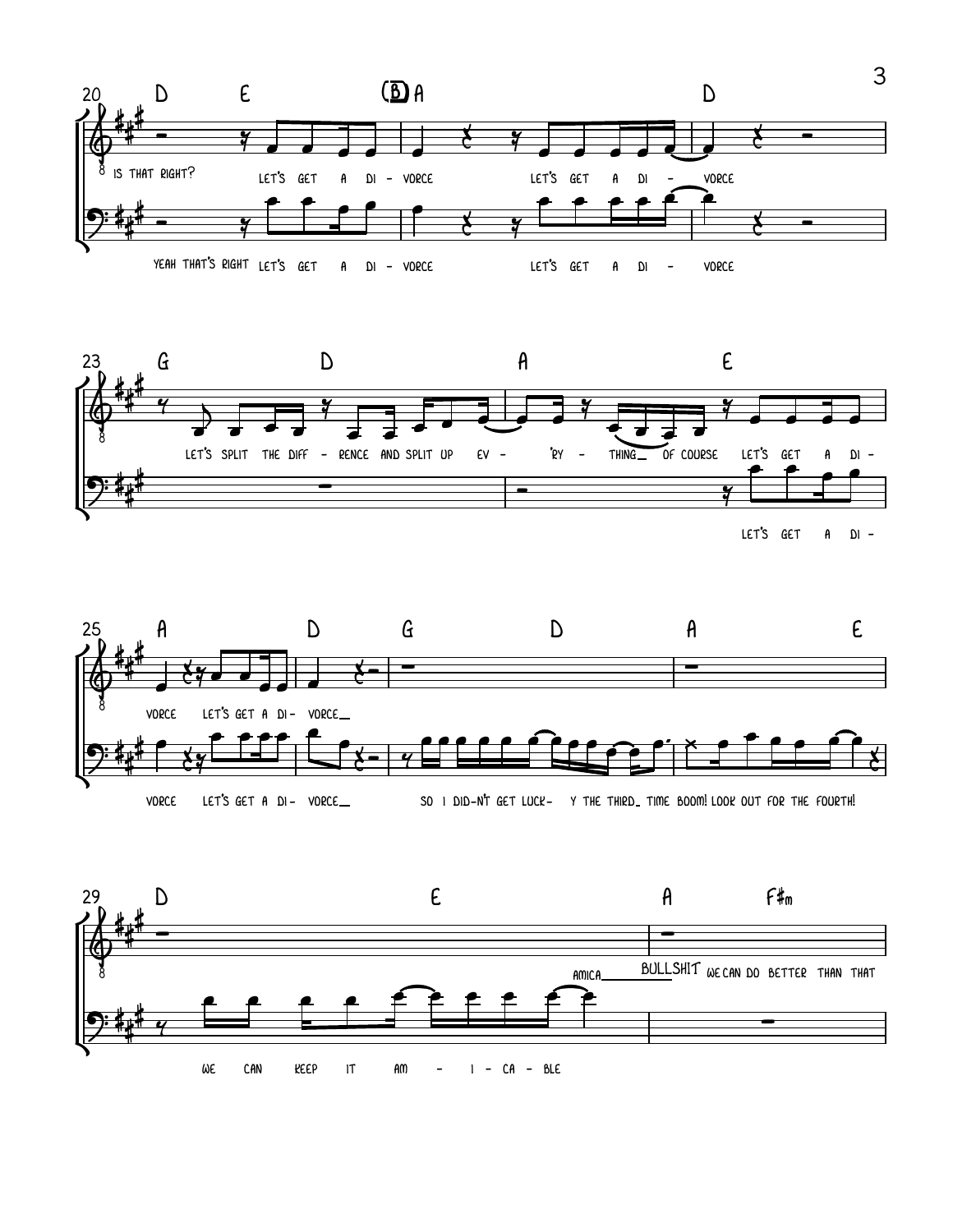



THAT WAS WHEN WE WERE SWINGERS





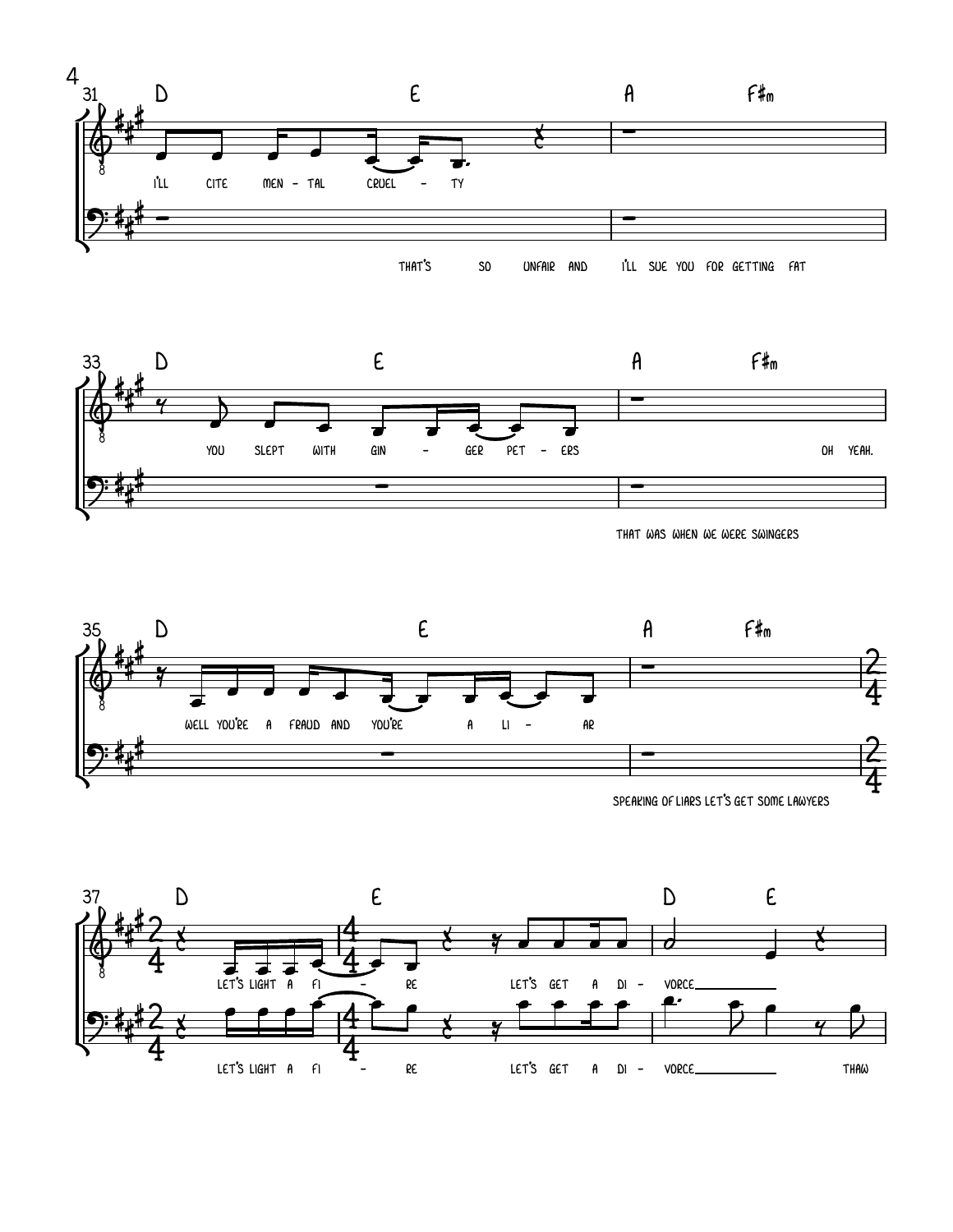

ର୍ଚ୍ଚ